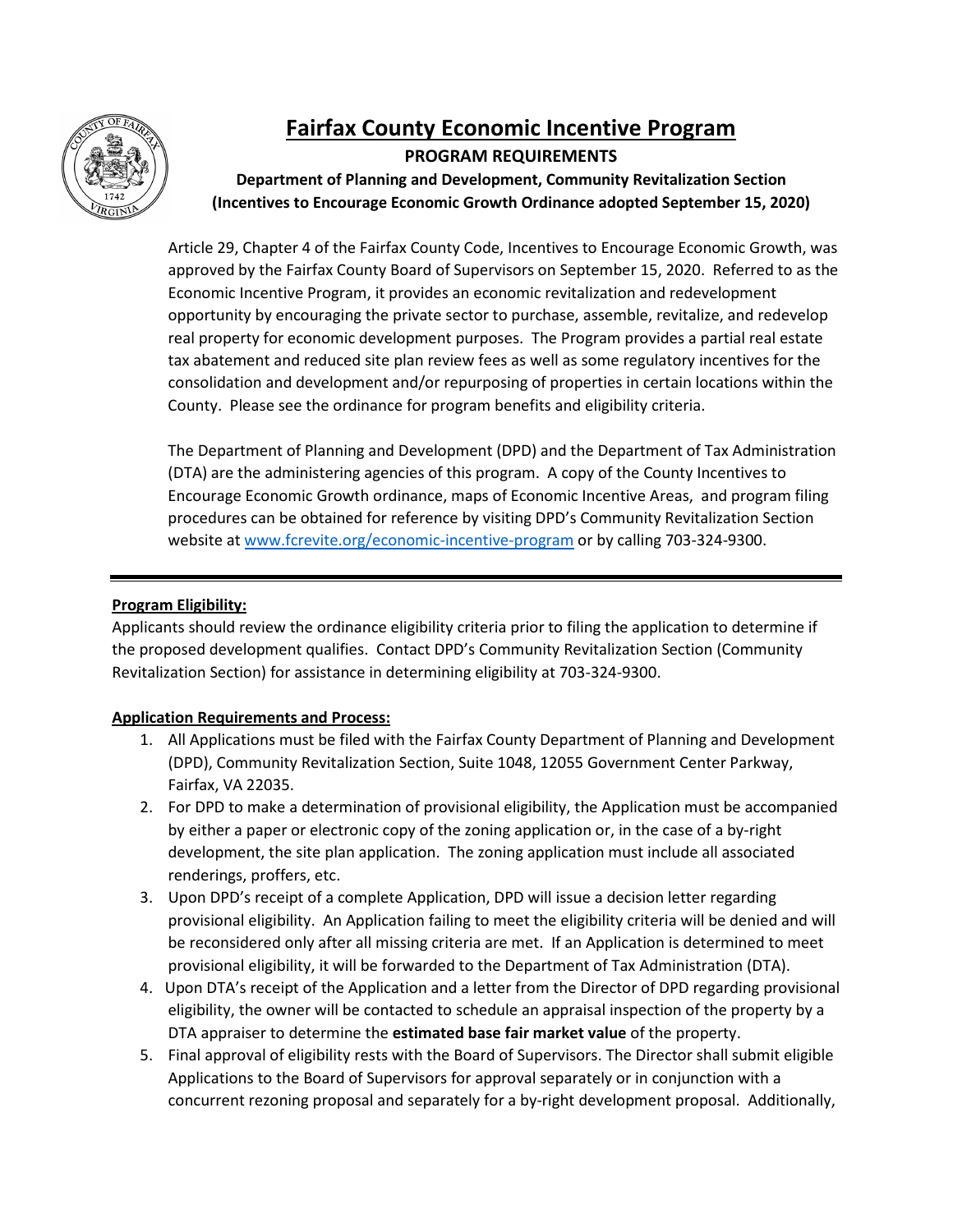the Board will be provided with the **estimated base fair market value** of the property and an the estimate of the final fair market value of the proposed development in the application. **estimated final fair market value** of the proposed development. The applicant must provide

- Property. Once approved by the Board, the Application shall be forwarded to the DTA. 6. If the Board of Supervisors approves the Application, the property then becomes a Qualifying
- 7. Prior to commencement of development, the applicant must request in writing to DTA for the DTA to make a determination of the **final base fair market value (Base Value)** of the Qualifying abatement unless approved by the Board of Supervisors. Because all structures must be shown to be fully contained within its parcel lot lines before the final base fair market value can be determined a subdivision or resubdivision may be required before DTA can issue the Base Value. determined a subdivision or resubdivision may be required before DTA can issue the Base Value.<br>Please use the following DocuSign powerform for filing your request for the **final base fair market value** of the property: Property. Note, demolition of structures may occur prior to the determination of the final base fair market value. No improvements made to real property are eligible for the real estate tax

[https://na2.docusign.net/Member/PowerFormSigning.aspx?PowerFormId=f3d6](https://gcc02.safelinks.protection.outlook.com/?url=https%3A%2F%2Fna2.docusign.net%2FMember%2FPowerFormSigning.aspx%3FPowerFormId%3Df3d68b75-5e11-4dfc-b548-95288134da9f%26env%3Dna2%26acct%3Dfe9ea370-ed1c-4958-b3c9-a70a5c426a58%26v%3D2&data=05%7C01%7CElizabeth.Hagg%40fairfaxcounty.gov%7C148190be820449f3785b08da4d697148%7Ca26156cb5d6f41729d7d934eb0a7b275%7C0%7C0%7C637907412504694540%7CUnknown%7CTWFpbGZsb3d8eyJWIjoiMC4wLjAwMDAiLCJQIjoiV2luMzIiLCJBTiI6Ik1haWwiLCJXVCI6Mn0%3D%7C3000%7C%7C%7C&sdata=X%2BQYC3pTq31ySG1snk5DHXjBG4lLMJN9zXVjjJ0web8%3D&reserved=0)  [8b75-5e11-4dfc-b548-95288134da9f&env=na2&acct=fe9ea370-ed1c-4958-b3c9](https://gcc02.safelinks.protection.outlook.com/?url=https%3A%2F%2Fna2.docusign.net%2FMember%2FPowerFormSigning.aspx%3FPowerFormId%3Df3d68b75-5e11-4dfc-b548-95288134da9f%26env%3Dna2%26acct%3Dfe9ea370-ed1c-4958-b3c9-a70a5c426a58%26v%3D2&data=05%7C01%7CElizabeth.Hagg%40fairfaxcounty.gov%7C148190be820449f3785b08da4d697148%7Ca26156cb5d6f41729d7d934eb0a7b275%7C0%7C0%7C637907412504694540%7CUnknown%7CTWFpbGZsb3d8eyJWIjoiMC4wLjAwMDAiLCJQIjoiV2luMzIiLCJBTiI6Ik1haWwiLCJXVCI6Mn0%3D%7C3000%7C%7C%7C&sdata=X%2BQYC3pTq31ySG1snk5DHXjBG4lLMJN9zXVjjJ0web8%3D&reserved=0) [a70a5c426a58&v=2](https://gcc02.safelinks.protection.outlook.com/?url=https%3A%2F%2Fna2.docusign.net%2FMember%2FPowerFormSigning.aspx%3FPowerFormId%3Df3d68b75-5e11-4dfc-b548-95288134da9f%26env%3Dna2%26acct%3Dfe9ea370-ed1c-4958-b3c9-a70a5c426a58%26v%3D2&data=05%7C01%7CElizabeth.Hagg%40fairfaxcounty.gov%7C148190be820449f3785b08da4d697148%7Ca26156cb5d6f41729d7d934eb0a7b275%7C0%7C0%7C637907412504694540%7CUnknown%7CTWFpbGZsb3d8eyJWIjoiMC4wLjAwMDAiLCJQIjoiV2luMzIiLCJBTiI6Ik1haWwiLCJXVCI6Mn0%3D%7C3000%7C%7C%7C&sdata=X%2BQYC3pTq31ySG1snk5DHXjBG4lLMJN9zXVjjJ0web8%3D&reserved=0) 

 8. Once the applicant determines and notifies DTA in writing that the structure is "substantially qualifying property. Applicant's written notification may be submitted to DTA any time after the where the physical shell is completed and basic components of the building are installed and improved, including complete installation of elevators, electrical, HVAC, and fire prevention sprinkler systems. When a proposed development contains multiple buildings to be constructed in multiple stages, the applicant must make a written request to DTA for a final inspection and determination of **fair market value** for each parcel upon substantial completion. DTA will then recalculate the partial real estate tax exemption for the additional development. Please use the following DocuSign powerform for filing your request for the **final fair market value** of the property: complete," DTA will make a final inspection and determine the **fair market value** of the construction or repurposing of any structure is "substantially complete," meaning the point

[https://na2.docusign.net/Member/PowerFormSigning.aspx?PowerFormId=943](https://gcc02.safelinks.protection.outlook.com/?url=https%3A%2F%2Fna2.docusign.net%2FMember%2FPowerFormSigning.aspx%3FPowerFormId%3D943a820e-7ab8-4dda-9e94-53683f5a87a2%26env%3Dna2%26acct%3Dfe9ea370-ed1c-4958-b3c9-a70a5c426a58%26v%3D2&data=05%7C01%7CElizabeth.Hagg%40fairfaxcounty.gov%7C148190be820449f3785b08da4d697148%7Ca26156cb5d6f41729d7d934eb0a7b275%7C0%7C0%7C637907412504694540%7CUnknown%7CTWFpbGZsb3d8eyJWIjoiMC4wLjAwMDAiLCJQIjoiV2luMzIiLCJBTiI6Ik1haWwiLCJXVCI6Mn0%3D%7C3000%7C%7C%7C&sdata=itb1kcAPo5Uy5%2FoVqq7TNn%2BSryoWiQQkrJPqnp2b1Sc%3D&reserved=0)  [a820e-7ab8-4dda-9e94-53683f5a87a2&env=na2&acct=fe9ea370-ed1c-4958](https://gcc02.safelinks.protection.outlook.com/?url=https%3A%2F%2Fna2.docusign.net%2FMember%2FPowerFormSigning.aspx%3FPowerFormId%3D943a820e-7ab8-4dda-9e94-53683f5a87a2%26env%3Dna2%26acct%3Dfe9ea370-ed1c-4958-b3c9-a70a5c426a58%26v%3D2&data=05%7C01%7CElizabeth.Hagg%40fairfaxcounty.gov%7C148190be820449f3785b08da4d697148%7Ca26156cb5d6f41729d7d934eb0a7b275%7C0%7C0%7C637907412504694540%7CUnknown%7CTWFpbGZsb3d8eyJWIjoiMC4wLjAwMDAiLCJQIjoiV2luMzIiLCJBTiI6Ik1haWwiLCJXVCI6Mn0%3D%7C3000%7C%7C%7C&sdata=itb1kcAPo5Uy5%2FoVqq7TNn%2BSryoWiQQkrJPqnp2b1Sc%3D&reserved=0) [b3c9-a70a5c426a58&v=2](https://gcc02.safelinks.protection.outlook.com/?url=https%3A%2F%2Fna2.docusign.net%2FMember%2FPowerFormSigning.aspx%3FPowerFormId%3D943a820e-7ab8-4dda-9e94-53683f5a87a2%26env%3Dna2%26acct%3Dfe9ea370-ed1c-4958-b3c9-a70a5c426a58%26v%3D2&data=05%7C01%7CElizabeth.Hagg%40fairfaxcounty.gov%7C148190be820449f3785b08da4d697148%7Ca26156cb5d6f41729d7d934eb0a7b275%7C0%7C0%7C637907412504694540%7CUnknown%7CTWFpbGZsb3d8eyJWIjoiMC4wLjAwMDAiLCJQIjoiV2luMzIiLCJBTiI6Ik1haWwiLCJXVCI6Mn0%3D%7C3000%7C%7C%7C&sdata=itb1kcAPo5Uy5%2FoVqq7TNn%2BSryoWiQQkrJPqnp2b1Sc%3D&reserved=0) 

 Incentive Area, although the effective start date is different for each area. Please refer to the 9. The program is in effect for a period of 10 years from Board adoption of each Economic ordinance for the incentive period for the area in which you are proposing a development project.

## **Contact Information:**

Telephone: 703-324-9300; TTY: 711 Fairfax County Department of Planning and Development Community Revitalization Section 12055 Government Center Parkway, Suite 755 Fairfax, Virginia 22035 Email: Revitalization@fairfaxcounty.gov